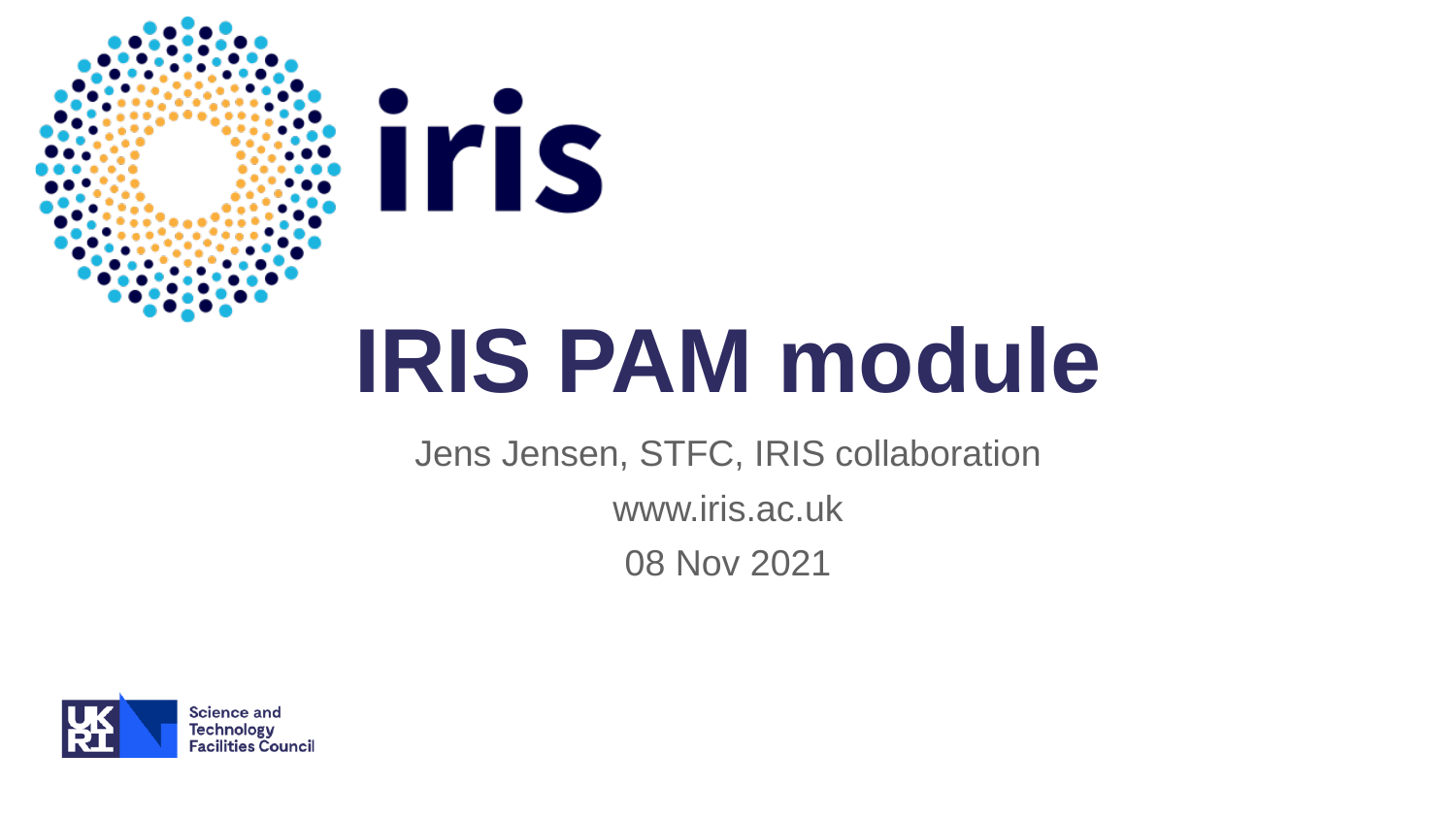## **History**

- Forked from ICS-MU (Masarykova Univerzita)
- Cloud authorisation features by Will Furnell
- **Prod'n refactor/hardening plus a few features Jens Jensen**
- Additional contributions from Brian Bockelman

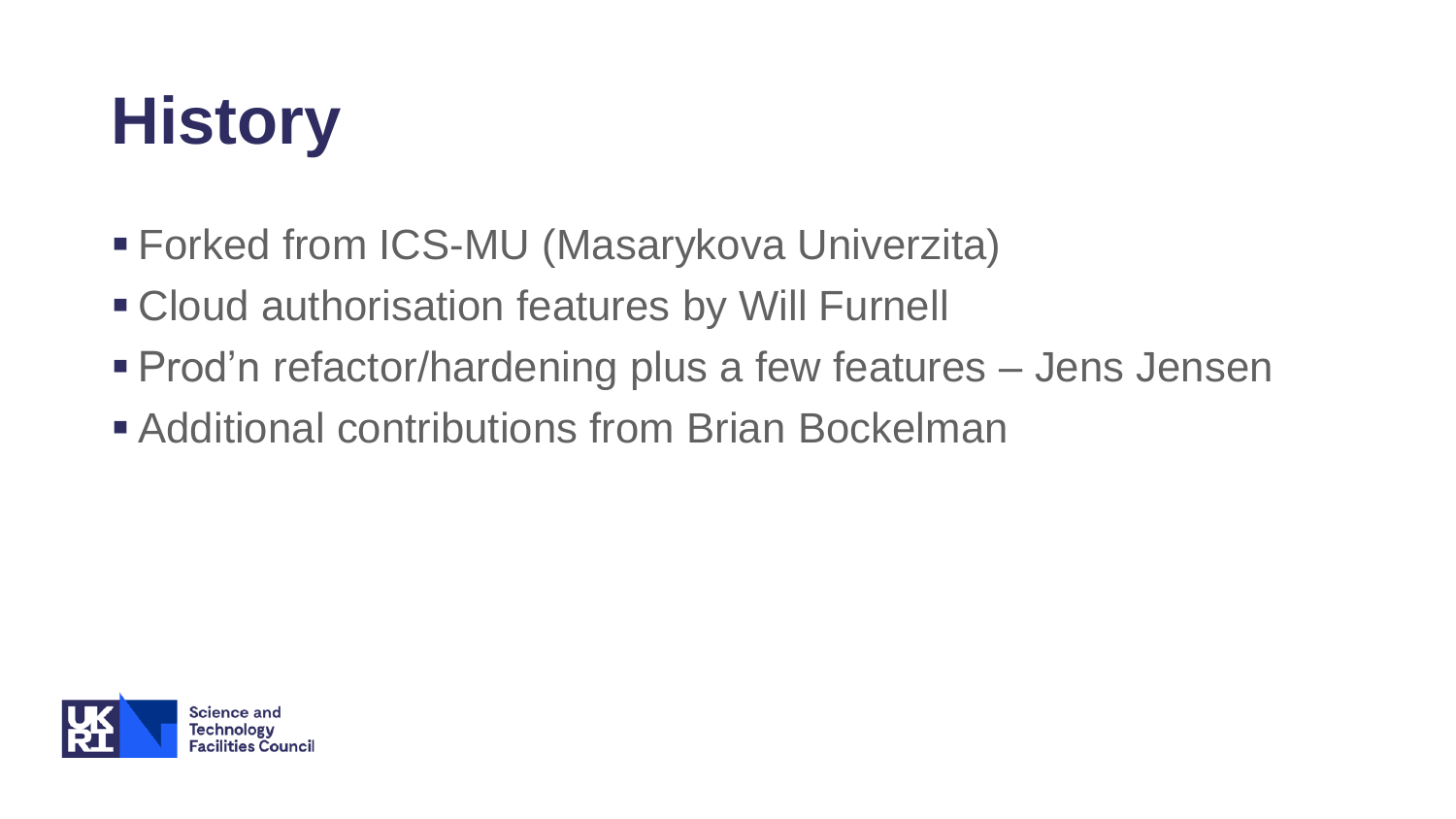# **Why the fork?**

▪ Needed extra features for "cloud authorisation"

- **Project/group access**
- **Exambridge wanted a bypass feature (see later)**
- Currently it's in the 'jens' branch
	- Need to merge into main as people often check out main

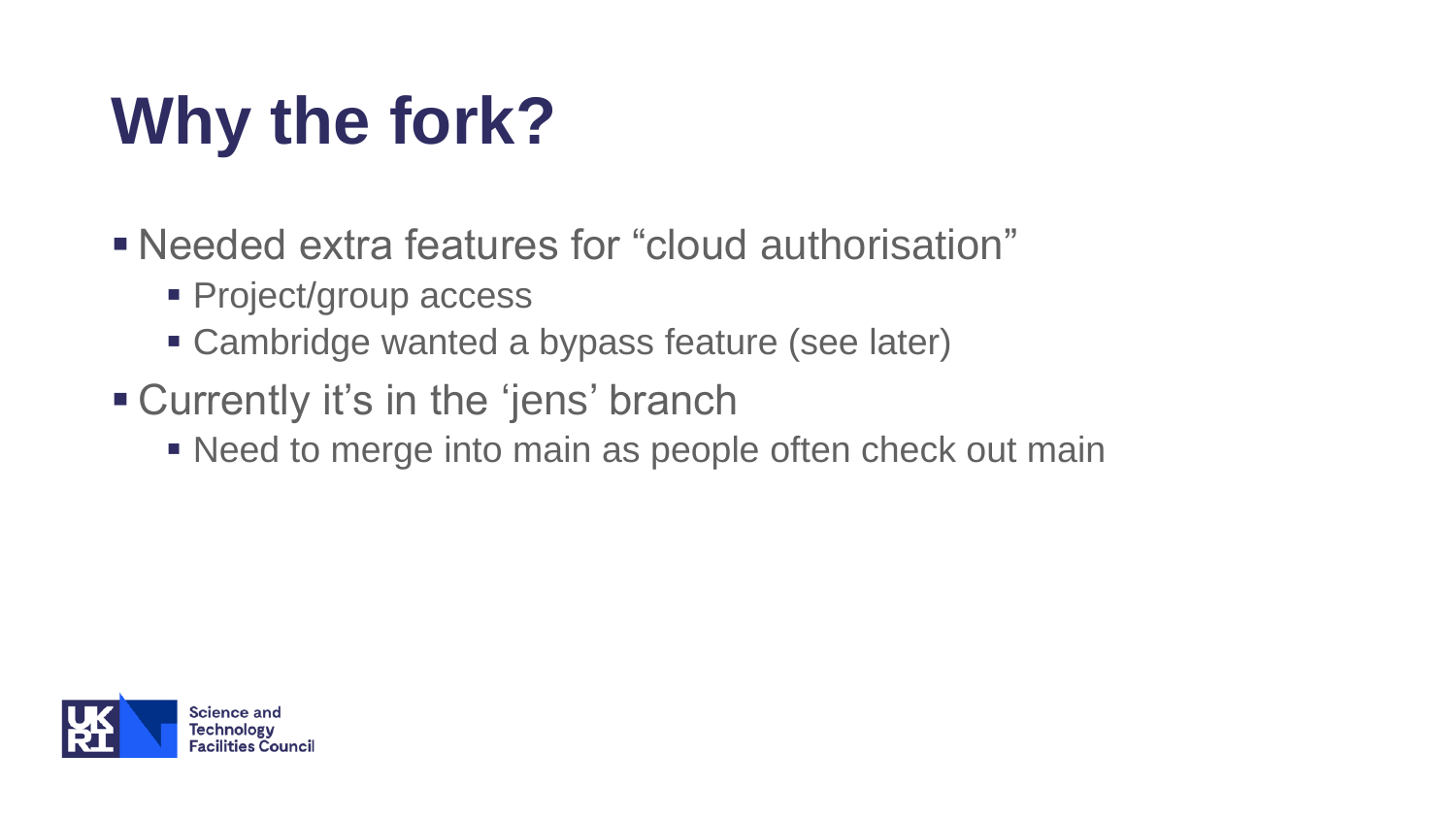# **Refactoring**

- **E** Server certificate is checked
	- CA location configurable but defaults to /etc/grid-security/certificates
- Removing C-isms
	- C-style casts, NULL, unsafe printfs
	- C code (LDAP) builds as C, not as C++ (safer)
- **E** General refactoring
	- curl, logging
	- More things are configurable
- More regression/unit tests
- **Improved error handling/logging**

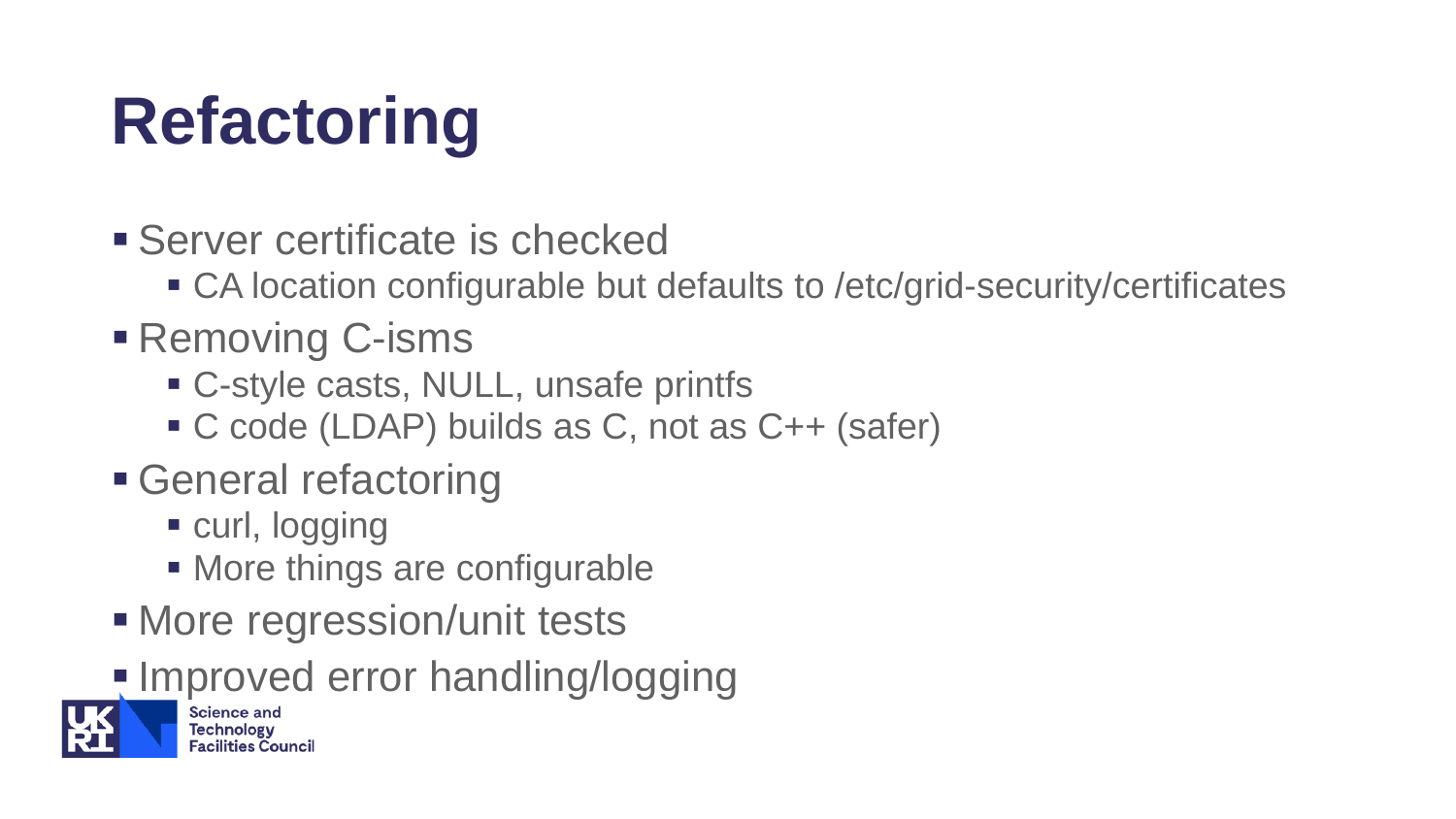## **Principles**

- **E** Refactor & harden
	- Modern C++ features for correctness and maintainability
- **Example Staying close to upstream** 
	- Stayed with C++11
	- Stayed with JSON configuration file
	- Stayed with make as build (as opposed to switching to cmake)

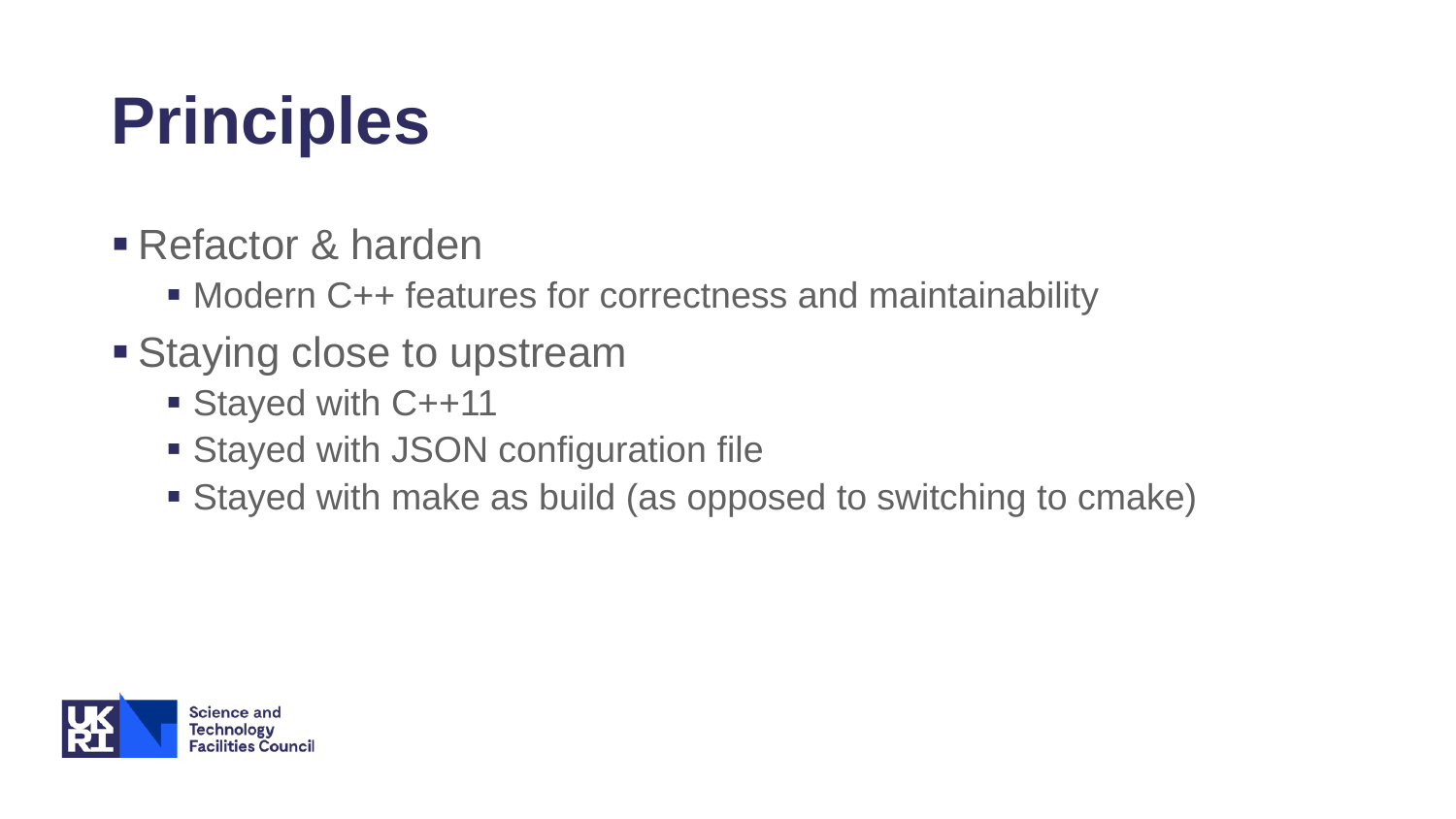#### **Δfeatures list**

- New authorisation methods (cloud/project) Will Furnell
- Config debug, HTTP basic auth, QR optional Brian Bockelman
	- `Debug' is now superseded by loglevel or PAM params
- Cambridge's bypass feature
	- **ELDAP lookup will bypass module (not a failure)**
	- In which case PAM config falls back to password
	- (the fed PAM module must be *above* the password module)

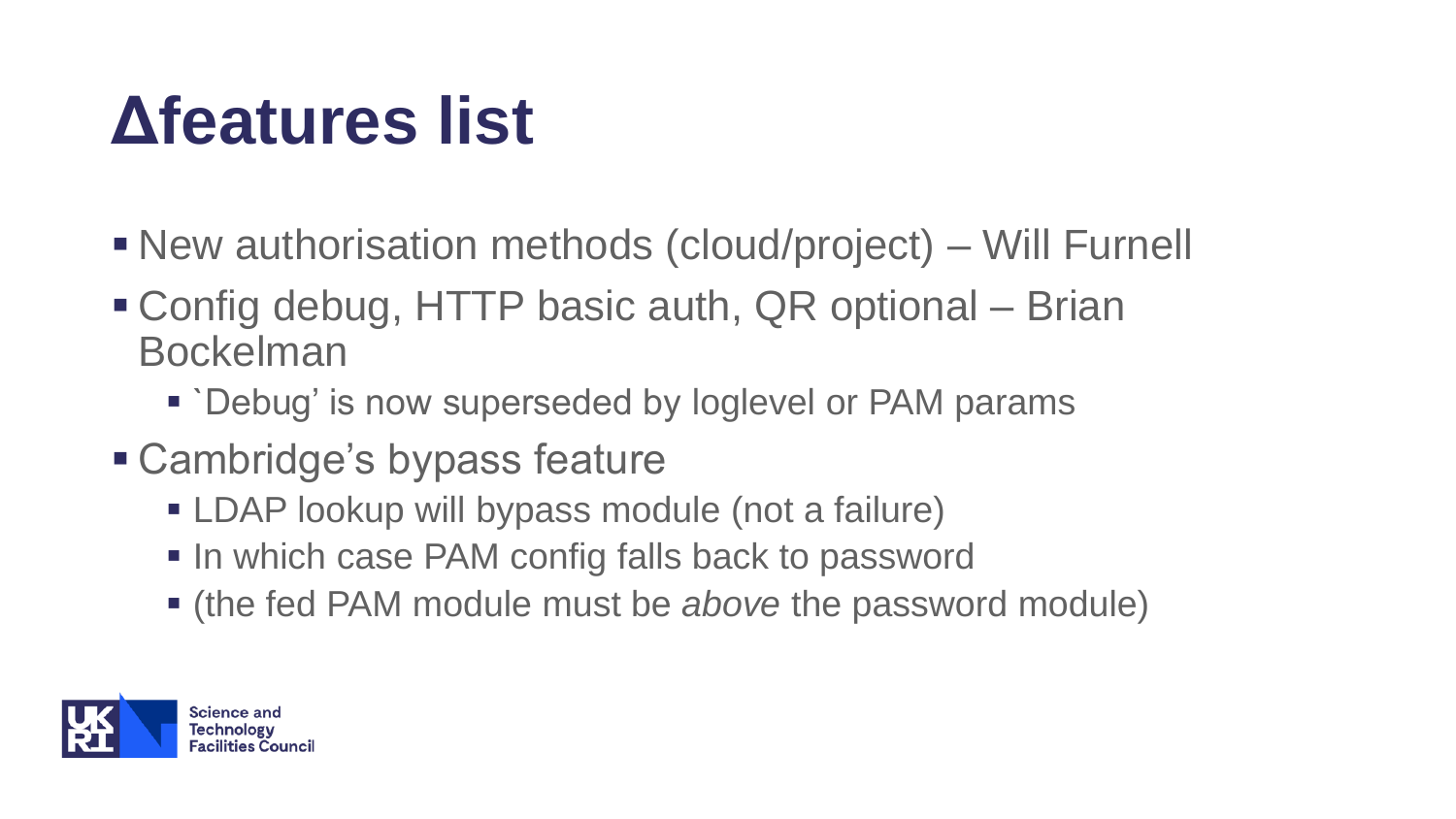## **Current Authorisation**

- cloud:
	- A "project id" file is read from the IAM server
	- This file contains groups which should match one of the user's groups
	- And the PAM user plus configurable suffix must equal OIDC user id
	- (Suffix allows all mapped users to be jjensen\_iris, say, locally)
- group:
	- User must be member of specific group
	- And the PAM user plus suffix must match as before
- local:
	- PAM user and OIDC user id match explicit local mapping
- LDAP:
	- Configurable LDAP query using OIDC user id is successful

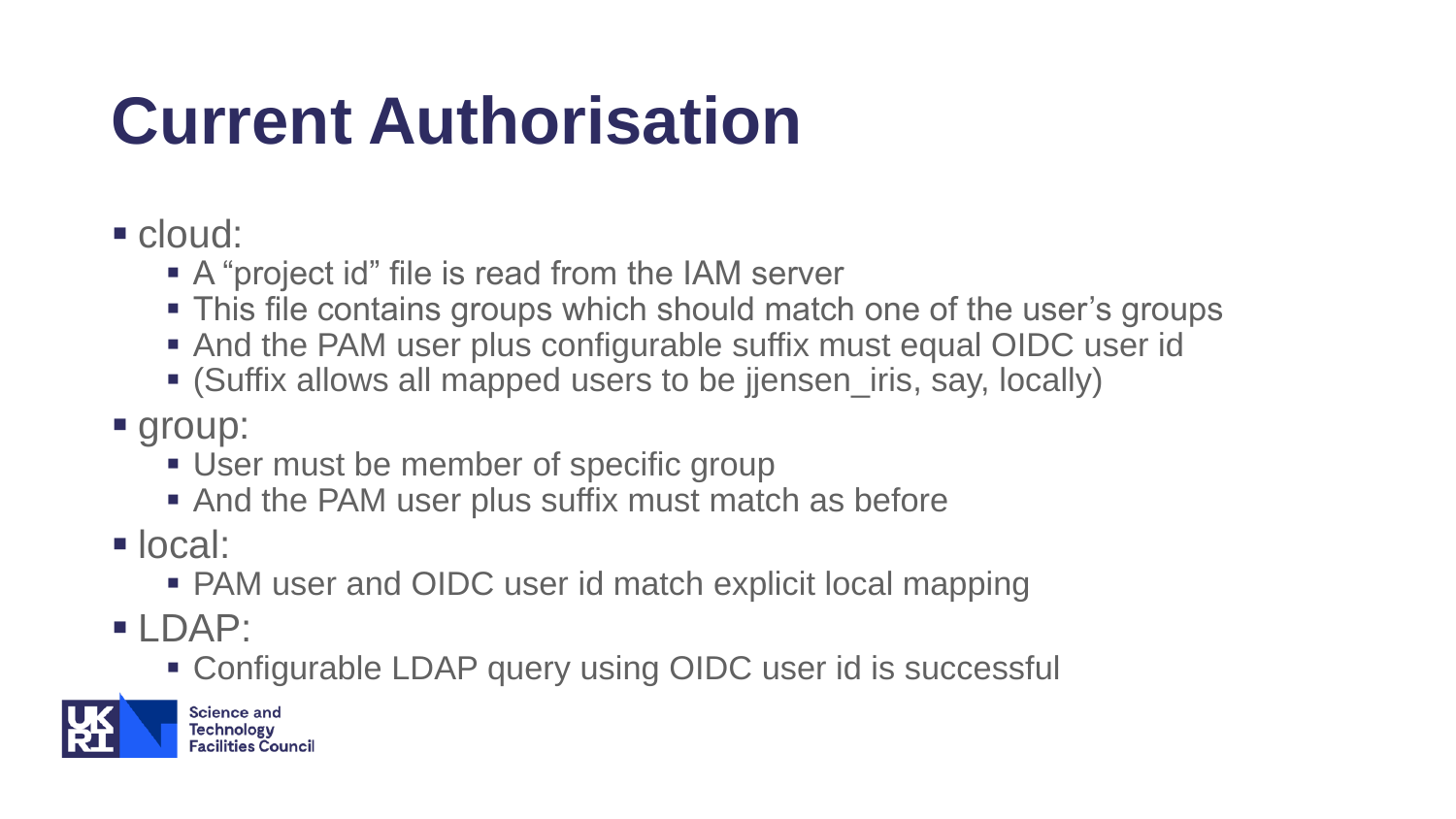#### **To do**

- Rethink authorisation?
	- Refactoring kept functionality but some bits won't scale well
	- More sophisticated local user mapping?
- Upstream (ICS-MU) has moved forward as well
	- Would be worth comparing and sharing
- **Updated EOSC/appint interoperation guidance** 
	- **Expressions of group memberships and roles**
	- Make use of LoA
- **Ex remaining tests**
- Make build to RPM/DEB easier
- **Incorporate major update of JSON submodule**